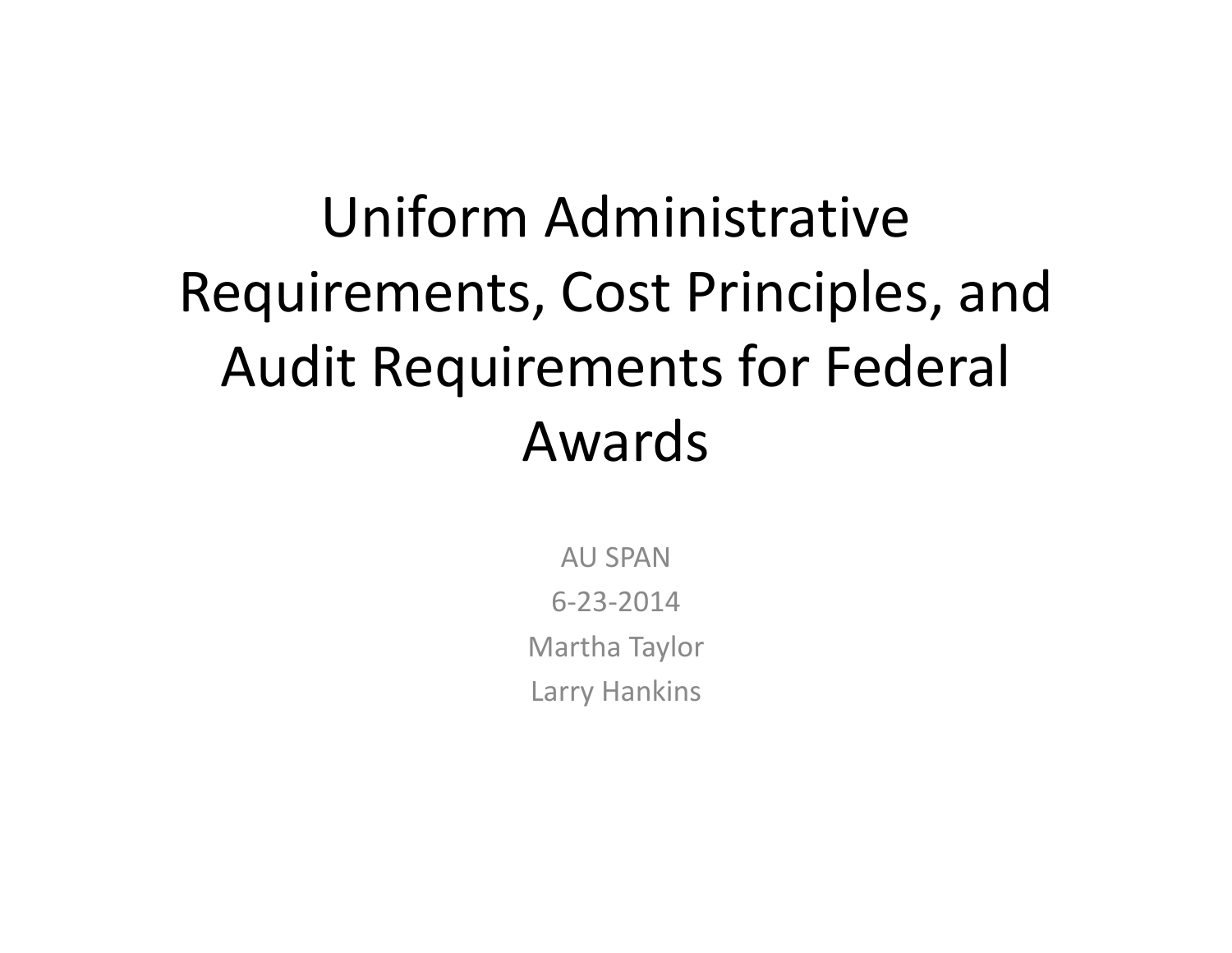# Grants Reform

- February 2011 President directed OMB to reduce unnecessary regulatory and administrative burdens
- October 2011 OMB created the COFAR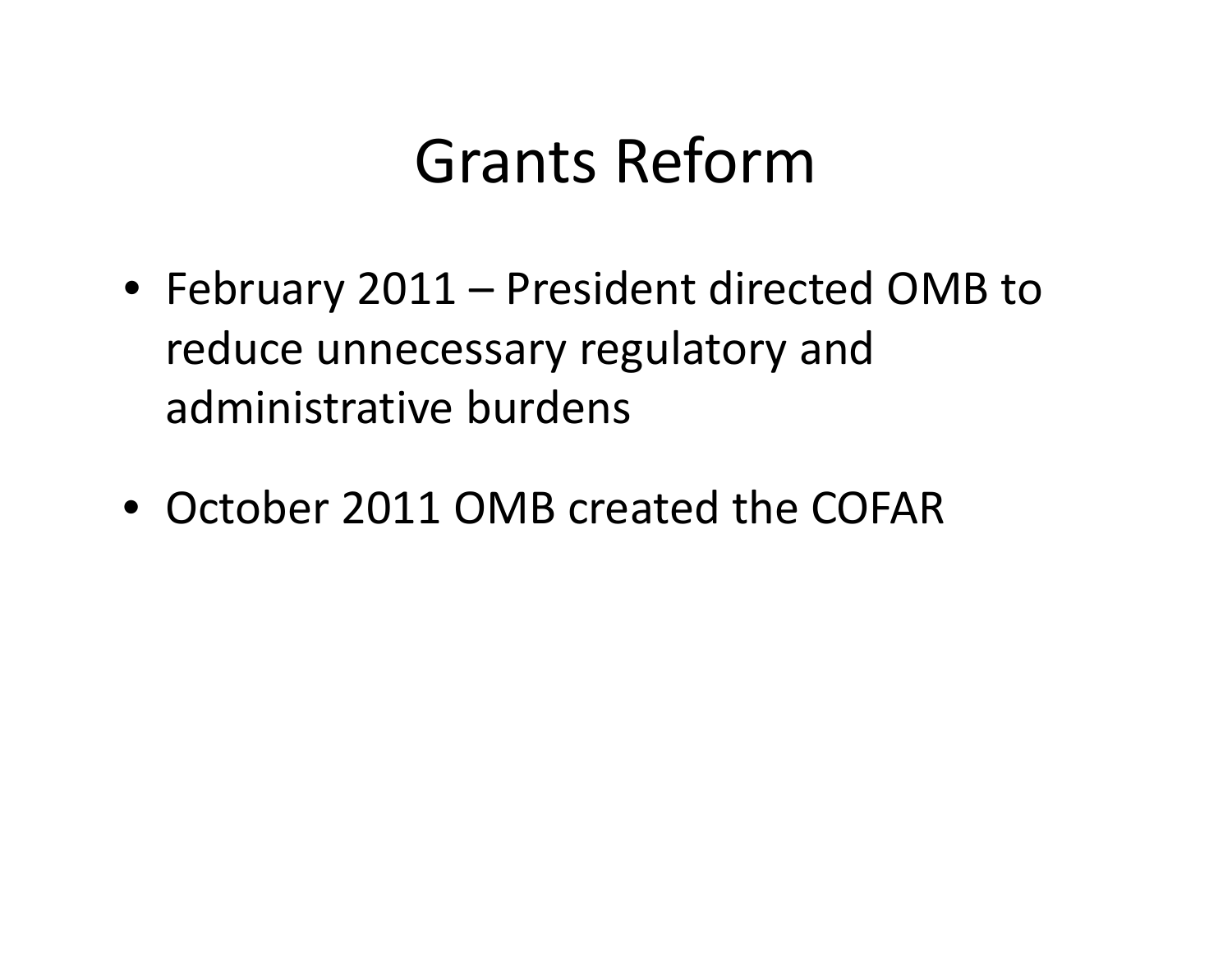# COFAR

- Council on Financial Assistance Reform
	- – $-$  Efforts to improve delivery, management, coordination and accountability on federal grants and cooperative agreements
	- – $-$  December 19, 2013 released the new Uniform Guidance
		- Partnership of Federal, State, Indian Tribes, Universities, non‐profits and auditors
		- To rethink the rules that govern our stewardship of Federal dollars
		- Included changes not previously indicated in document drafts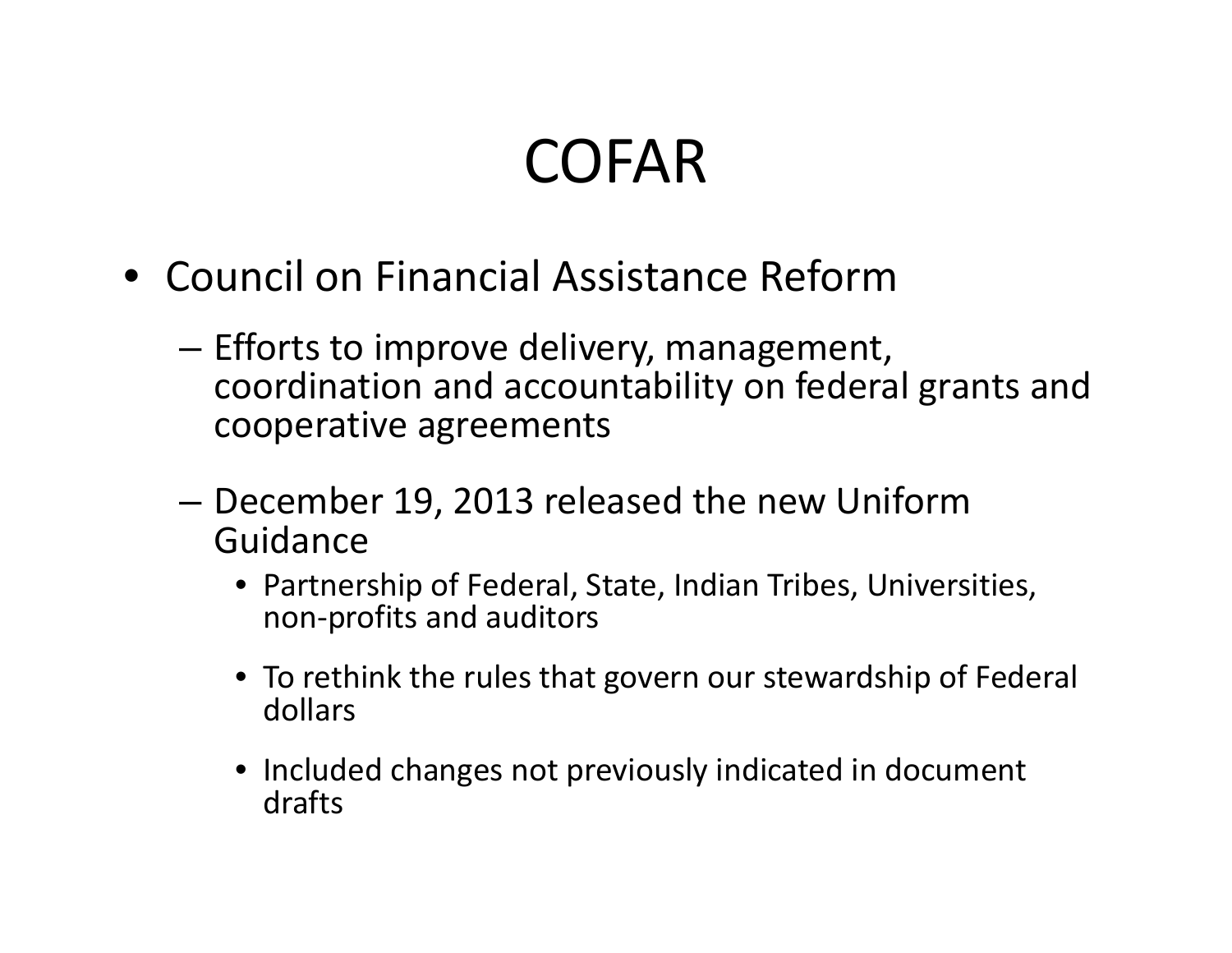# Uniform Guidance

- Supersedes and streamlines requirements from OMB Circulars A‐21, A‐50, A‐87, A‐89, A‐102, A‐110, A‐122, and A‐133
- Effective December 26, 2014 (all sections except the Audit requirements)
- Applies to all new awards and any modifications (incremental funding) AFTER 12/26
- Also referred to as Omni Guidance, A‐81, UG(h), Circzilla…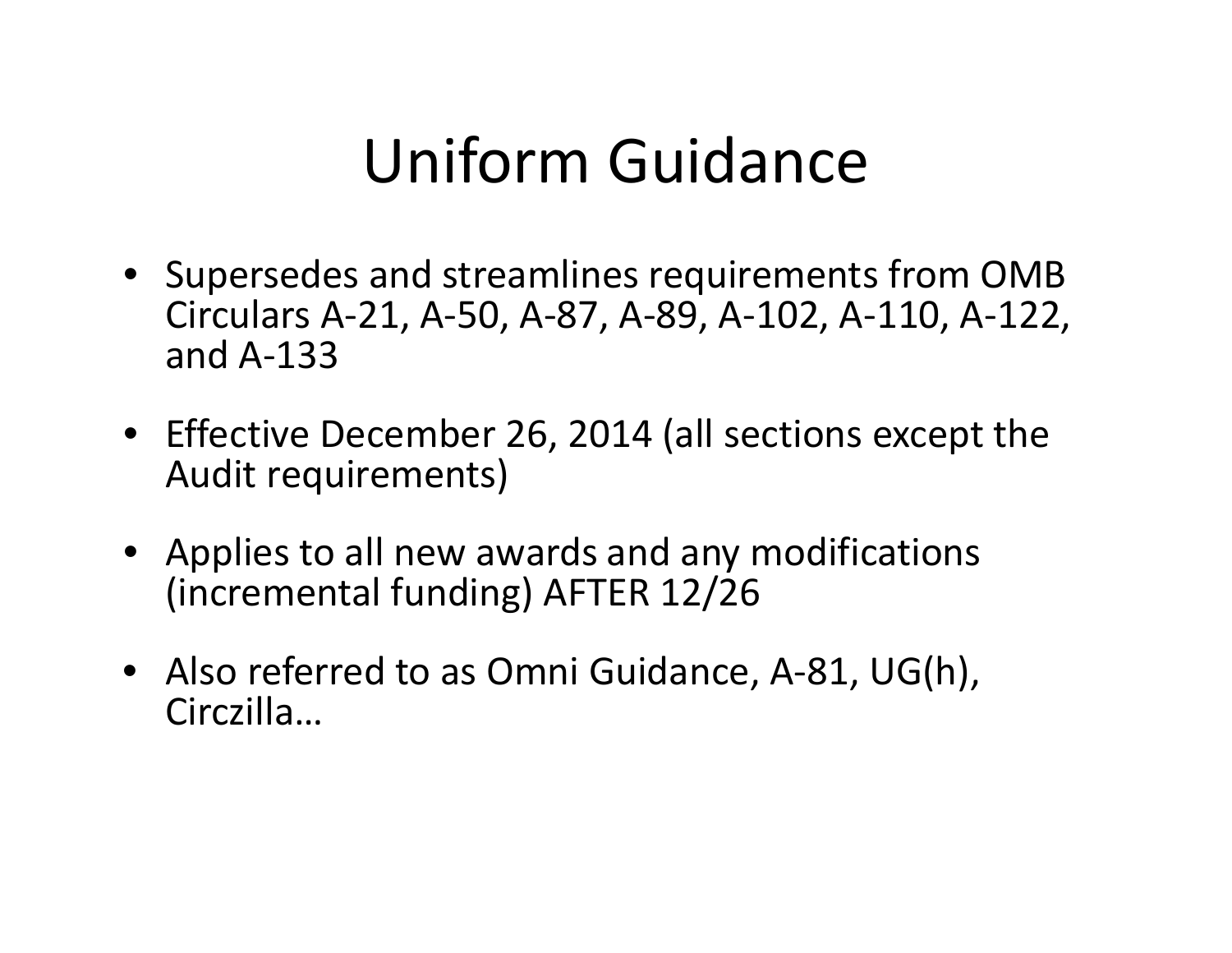



#### **What Researchers Need to Know**

**(and Organizing your UG Implementation)**

Susan Sedwick, University of Texas at Austin Dan Evon, Michigan State Pamela A. Webb, University of Minnesota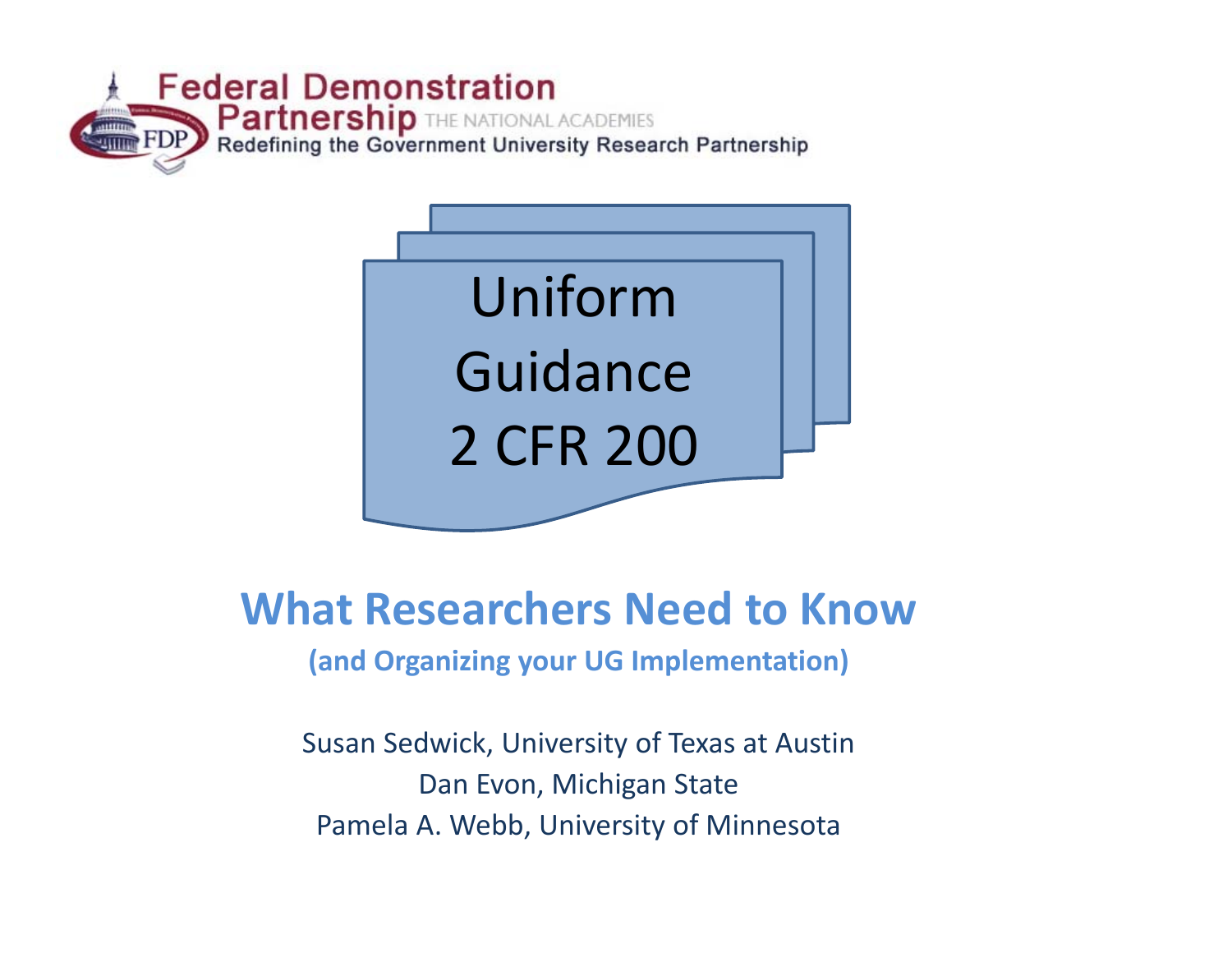## Uniform Guidance Implementation

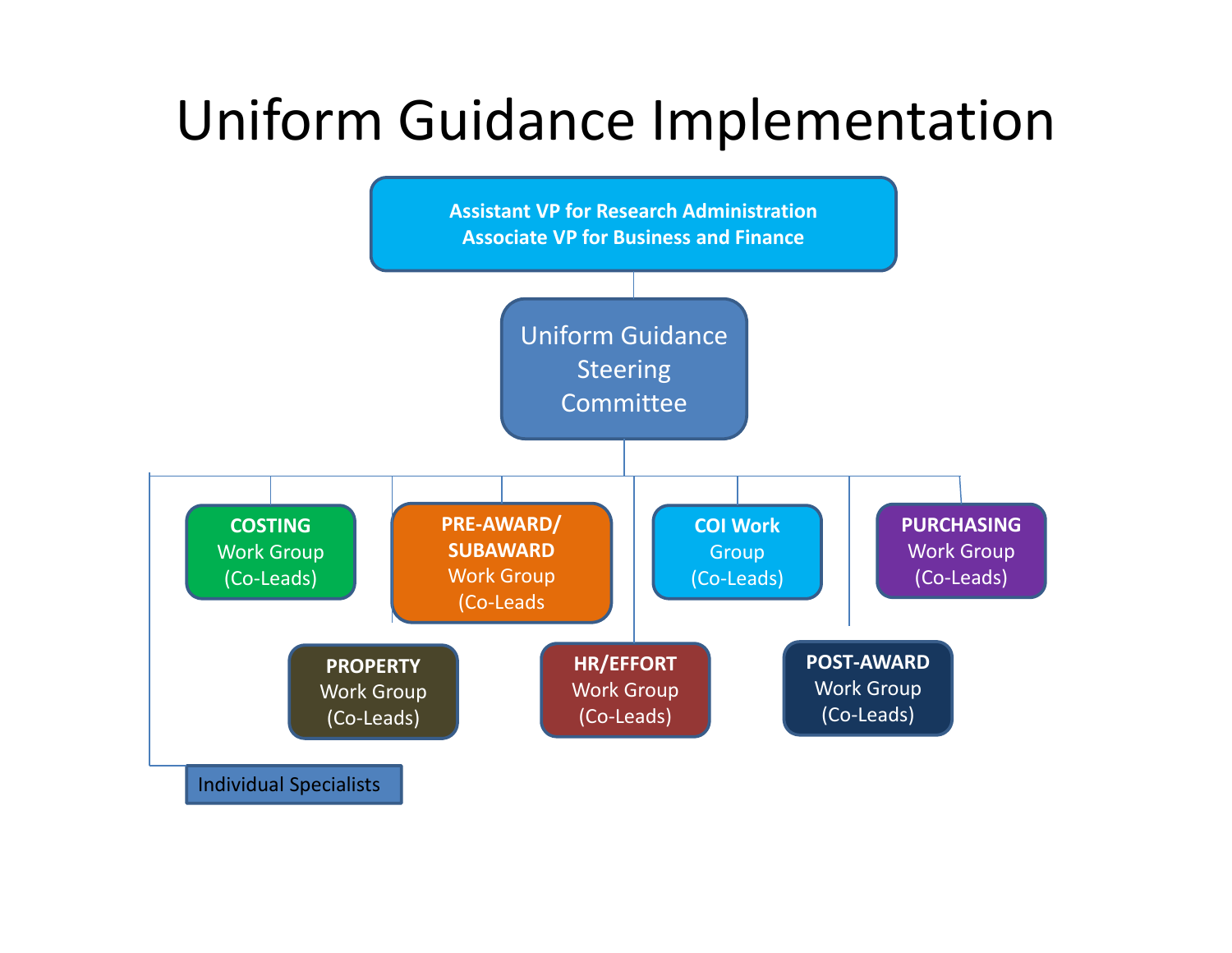# Uniform Guidance Implementation

- Committee and work groups will be populated with inclusive representation
- Close monitoring of national developments and implementation strategies promulgated at other Universities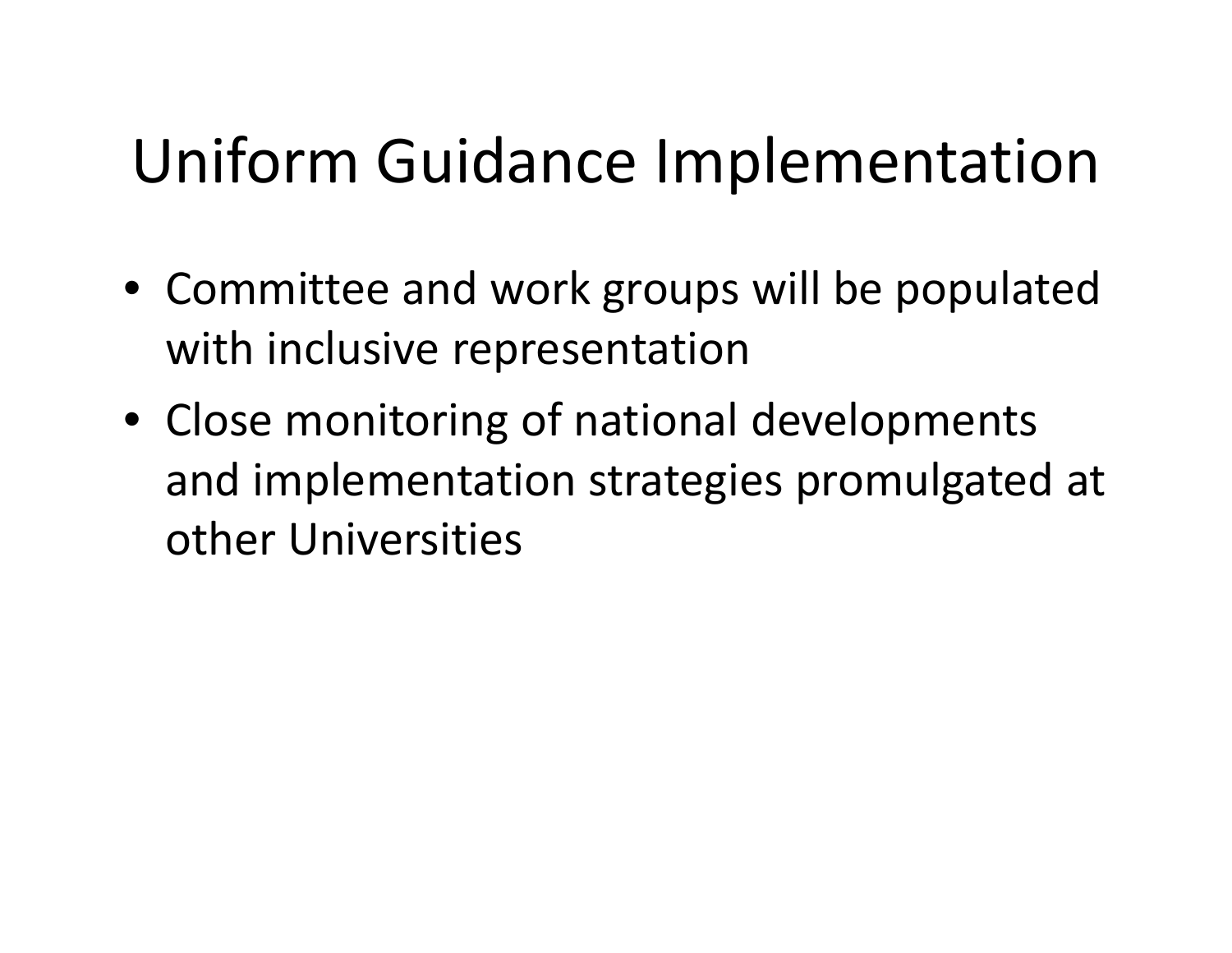#### Internal Controls

• Uniform Guidance uses the phrase "internal Controls" 103 times! This implies an environment of increased scrutiny.

#### **REFRESHER: THE CONTROL ENVIRONMENT**

## ORGANIZATIONAL CULTUREFIRST LINE OF DEFENSE

- $\bullet$  Tone at the top
- Competency
- Proper authority
- Empowerment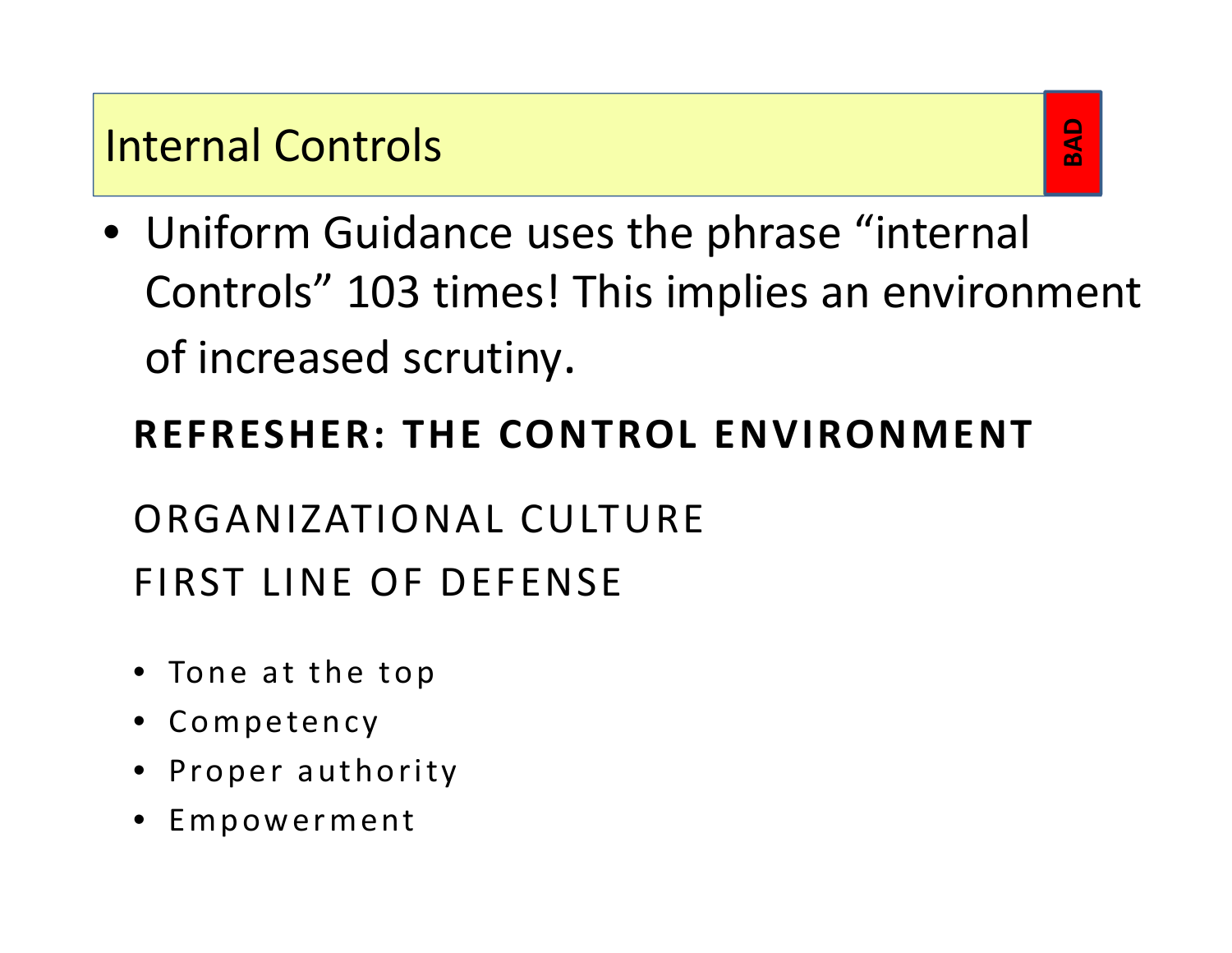## **BAD**

## **REFRESHER ‐ WHO IS RESPONSIBLE?**

#### EVERYONE!!

- PRESIDENT
- PROVOST & ASSOCIATE PROVOSTS
- DEANS, DEPARTMENT HEADS
- FACU LTY, PRINCIPAL INVESTIGATORS
- ADMINISTRATORS & STAFF
- STUDENTS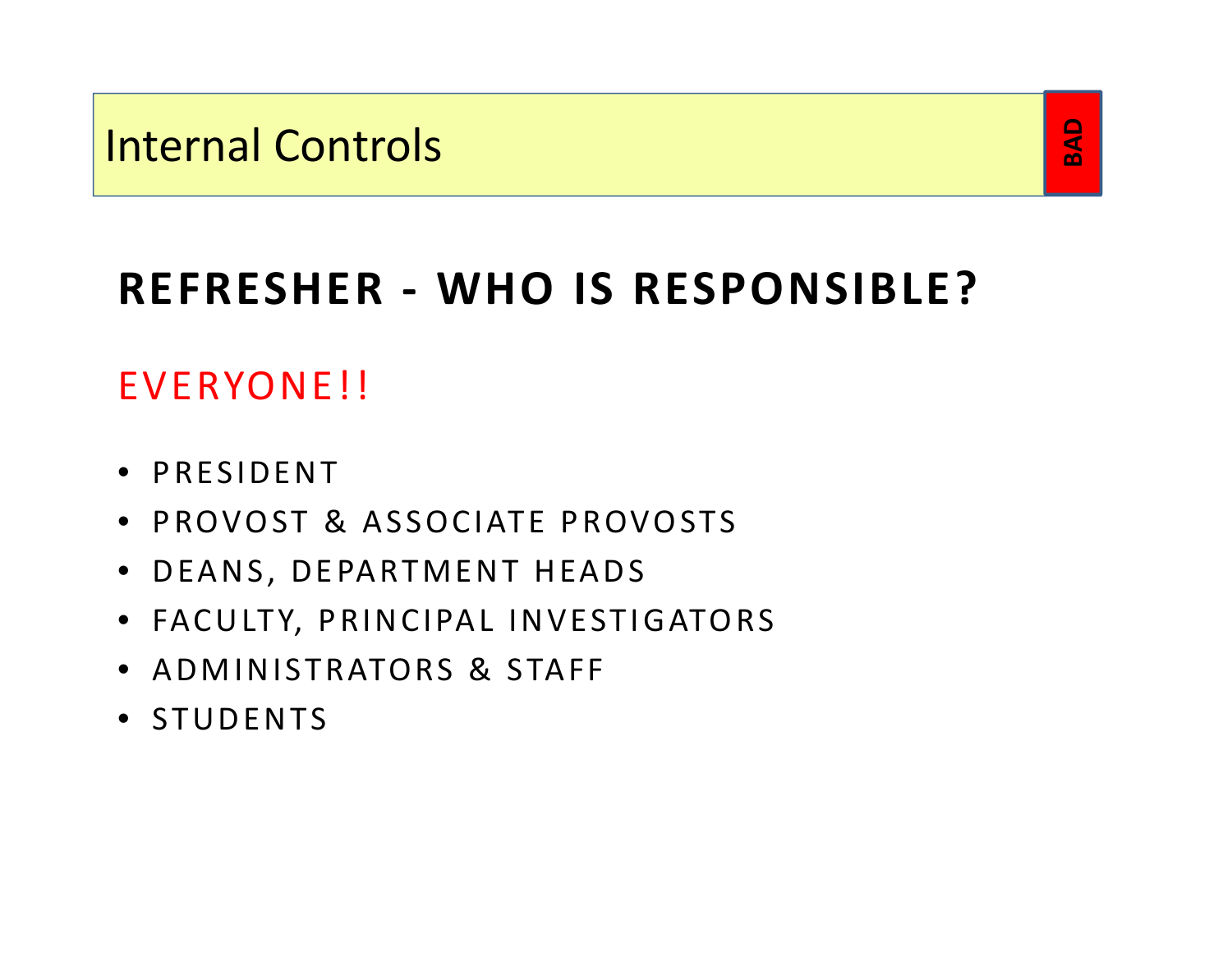## **BAD**

## **REFRESHER – LIMITATIONS**

#### **GOOD CONTROLS CANNOT GUARANTEE SUCCESS**

- POOR DECISION MAKING
- POOR MANAGERS
- UNETHICAL BEHAVIORS
- INADEQUATE KNOWLEDGE
- CONTROL OVERRIDE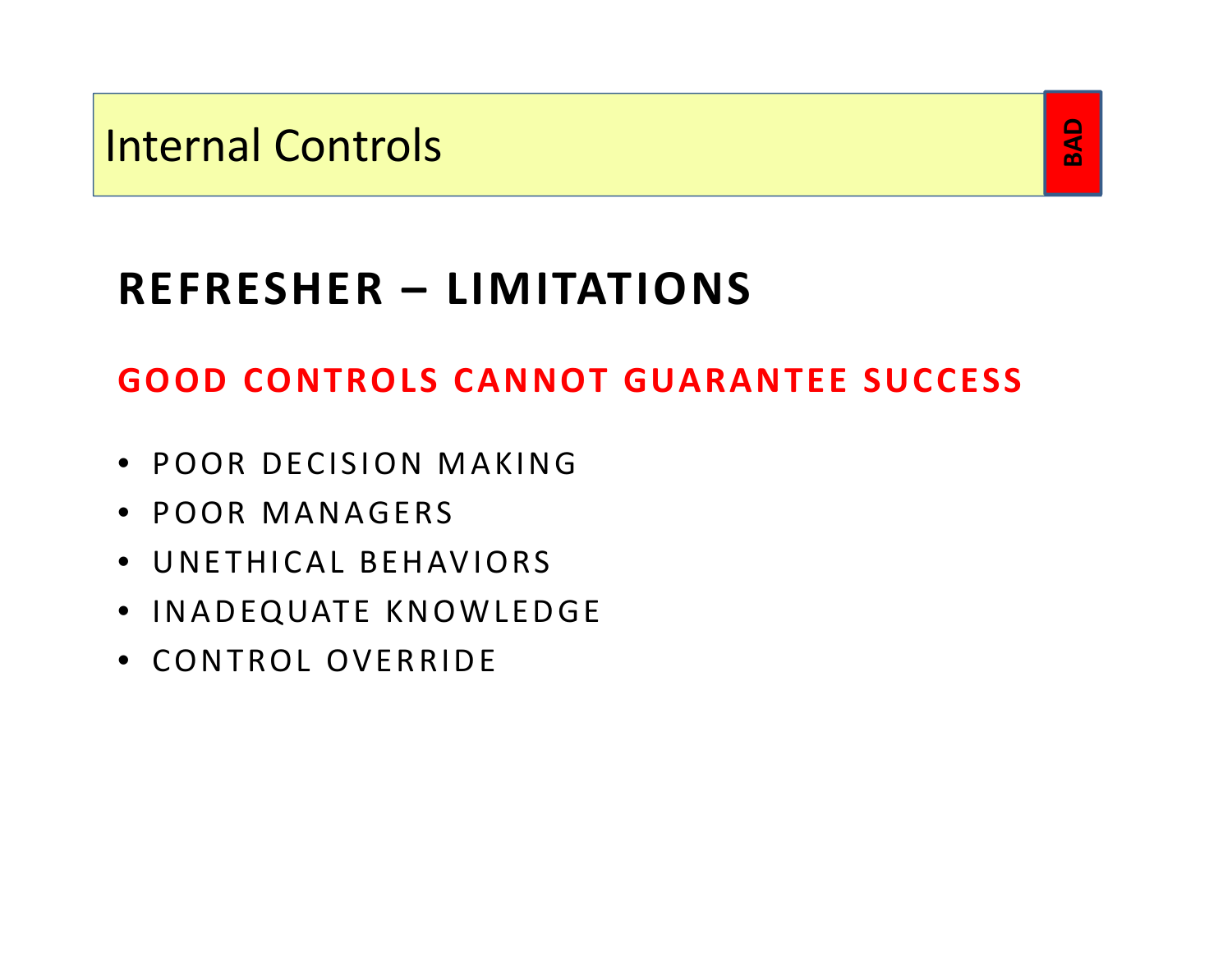#### **BAD**

## **REFRESHER – KEY COMPONENTS**

- CONTROL ENVIRONMENT,
- RISK ASSESSMENT,
- CONTROL ACTIVITIES,
- INFORMATION AND COMMUNICATION, AND
- MONITORING.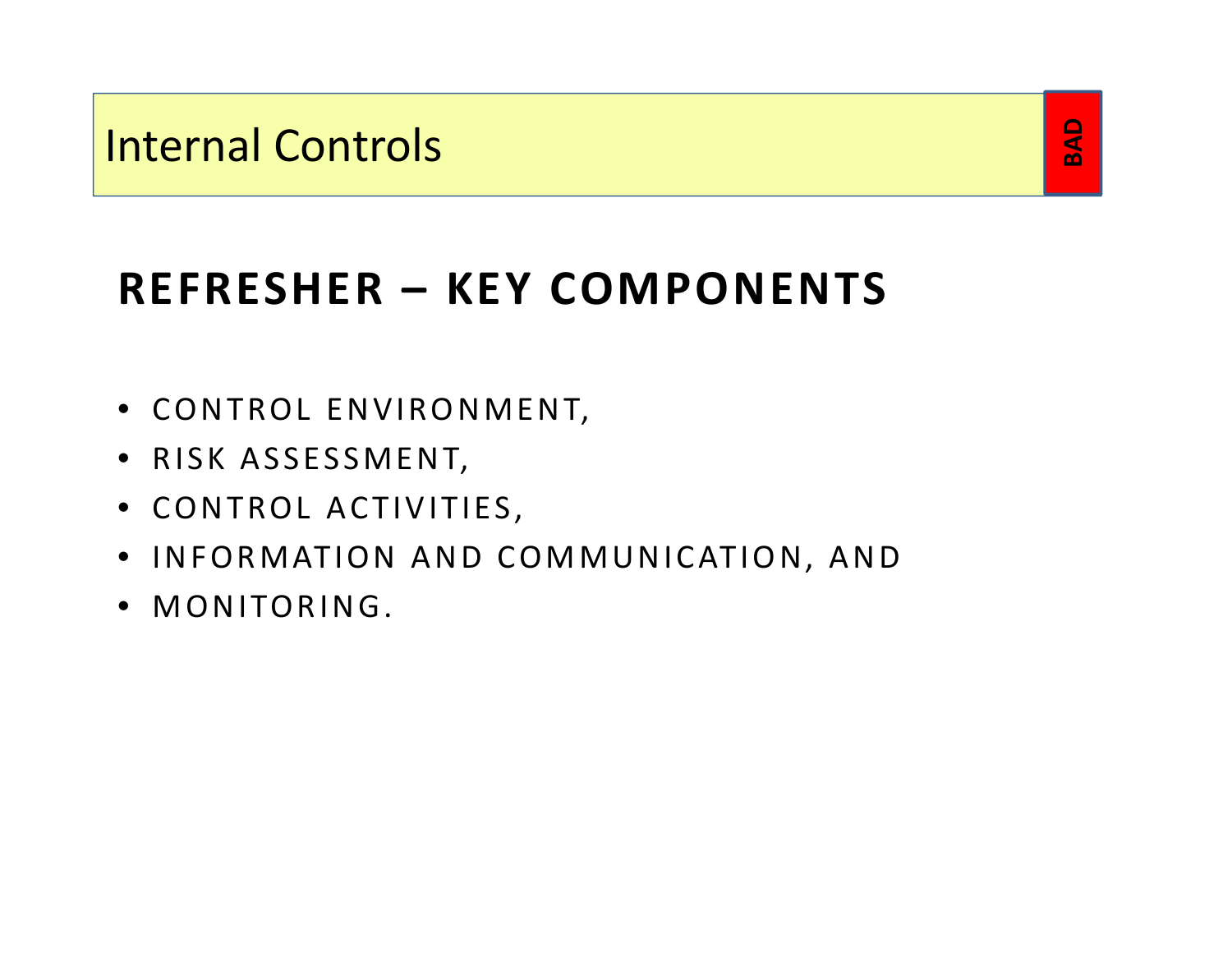- Yes, you can anticipate efforts to limit cost transfers and late appointment forms.
- This the new financial certification that University Administrators will have to sign:
- $\bullet$  *I certify to the best of my knowledge and belief that the report is true, complete, and accurate, and the expenditures, disbursements and cash receipts are for the purposes and objectives set forth in the terms and conditions of the Federal award. I am aware that any false, fictitious, or fraudulent information, or the omission of any material fact, may subject me to criminal, civil or administrative penalties for fraud, false statements, false claims or otherwise*. (U.S. Code Title 18, Section 1001 and Title 31, Sections 3729–3730 and 3801–3812).''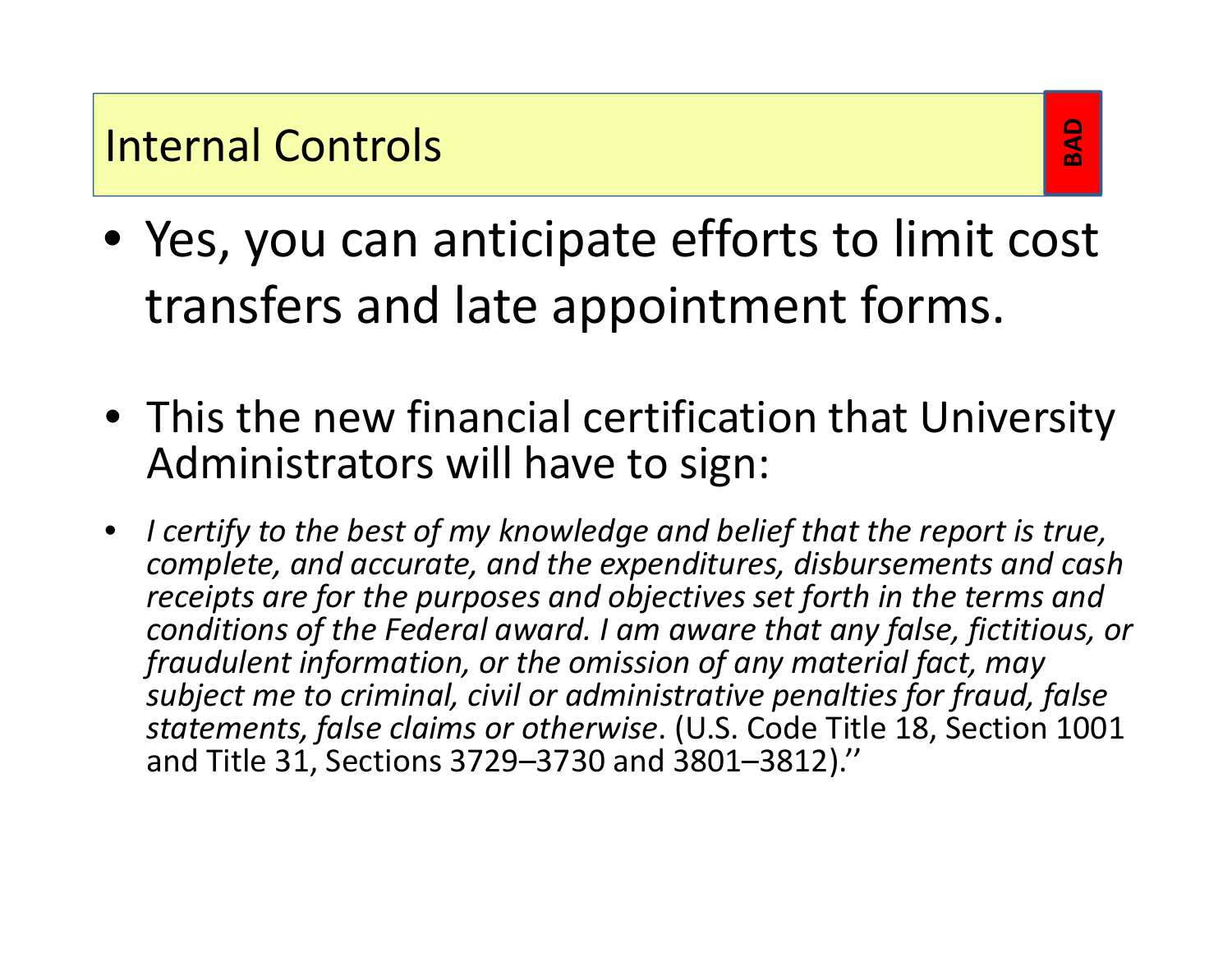## Funding Opportunity Announcements (FOA)

- •• Standard minimum 60 day lead time
	- Minimum number of days will be 30 unless <sup>a</sup> different period is required by statute or exigent circumstances as dictated by the agency head
- • Announcement will be in <sup>a</sup> standard format & posted
	- Specified summary data
	- Specified full text announcement data
- •Proposal application forms pre‐approved by OMB

#### Award Notices

**GOOD**

- • Create <sup>a</sup> unique, government‐wide identifier number
	- "FAIN" for Federal Award Identification Number (e.g., for NIH, R01‐GM123456)
- Terms and conditions are spelled out
	- –Including deliverables (reports or other) and any milestones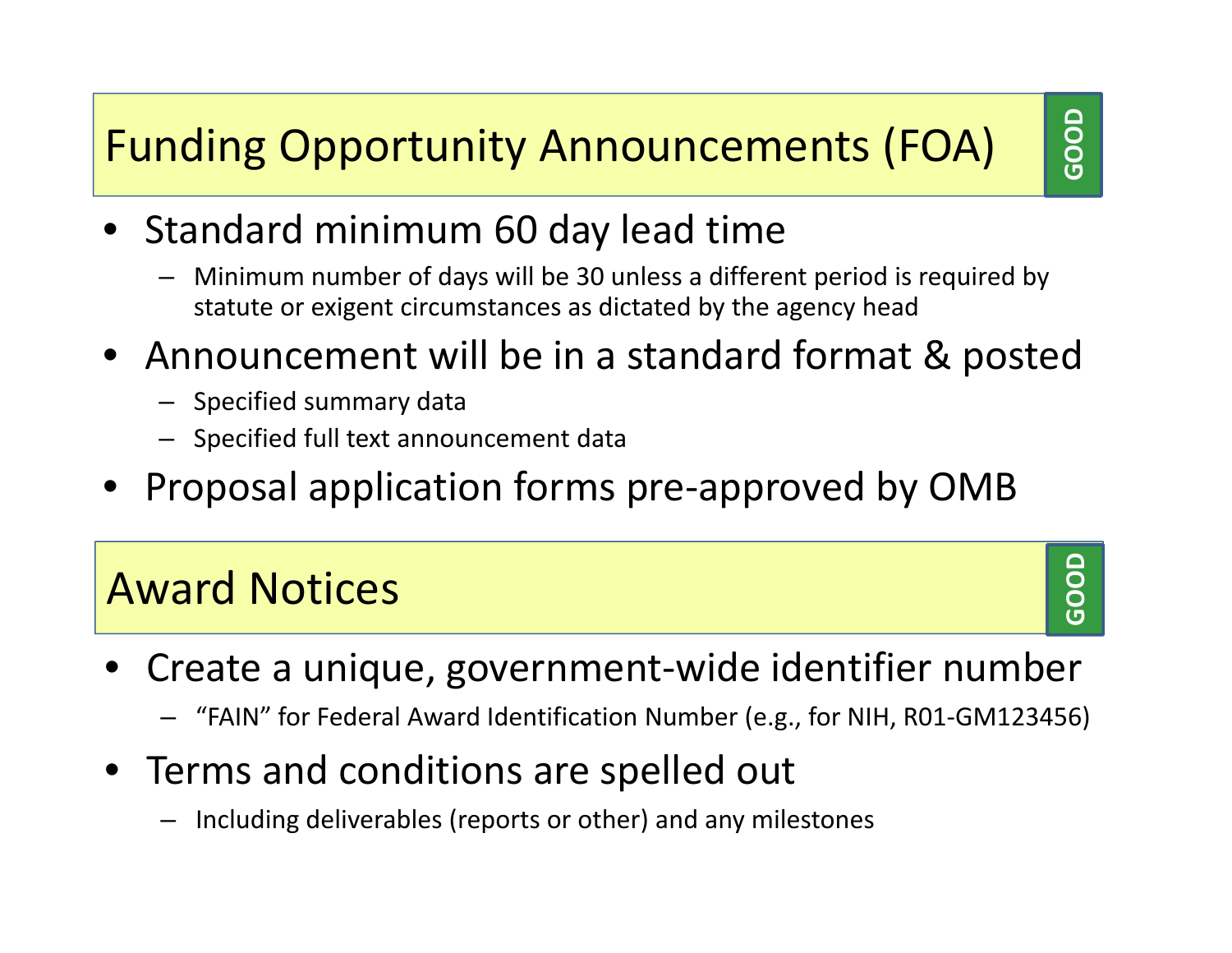#### Cost‐Sharing

- • Voluntary committed cost‐sharing is not expected in research proposals
- •Cost‐sharing obligations must be included in FOAs
- $\bullet$  Cost‐sharing may normally not be used as <sup>a</sup> factor in the review of applications.

#### Performance Measurement (Financial and Performance Reporting)

BAD

- •• Increased focus on obligation to relate progress/ performance to per‐unit cost where possible
	- Seeking OMB FAQ/agency implementations to confirm that the Research Performance Progress Report (RPPR) will meet this requirement

GOOD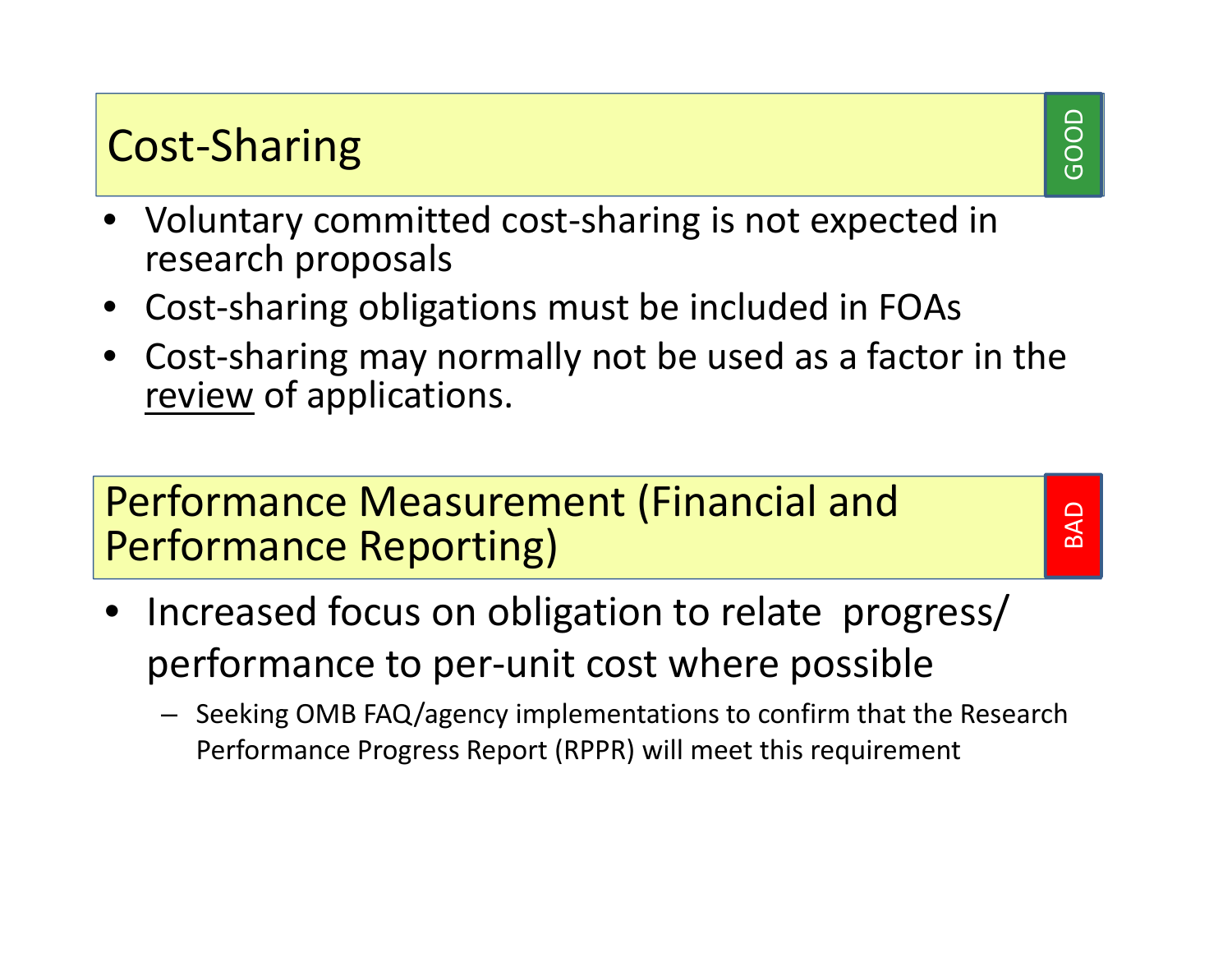#### Conflict of Interest Requirements

- **JNCLEAR UNCLEAR**
- $\bullet$  New obligation for every federal agency to have COI regulations in place and require reporting for "potential" conflicts
	- •Unclear how significant an impact this will have

#### Absence of PI for more than 3 months

 $\bullet$  $\bullet$  Clarification that the prior approval is needed for "disengagement" not physical absence

#### Changes in Indirect /F&A Costing Rules

**MIX**

**GOOD**

• Federal agencies are expected to honor negotiated F&A rates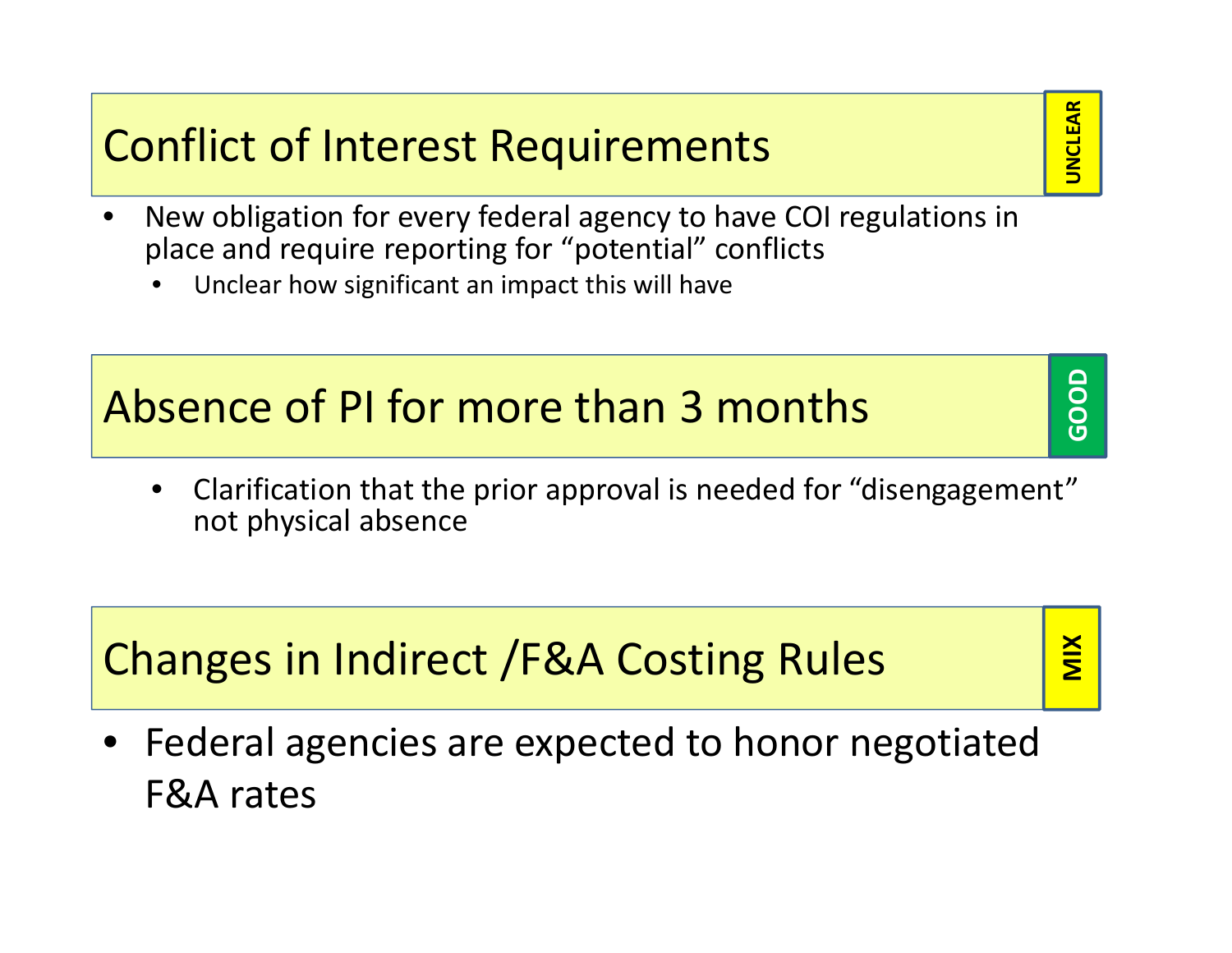## Subawards & Subrecipient Monitoring

#### **MIX**

## • F&A improvements

- F&A rate agreement honored if one exists
- – Subrecipients (e.g., foreign, small businesses, school districts, etc.) without <sup>a</sup> negotiated rate can get an automatic 10% MTDC F&A rate
- Increased subrecipient monitoring burdens
	- New obligation to be able to prove that you received/reviewed your subrecipient's performance and financial reports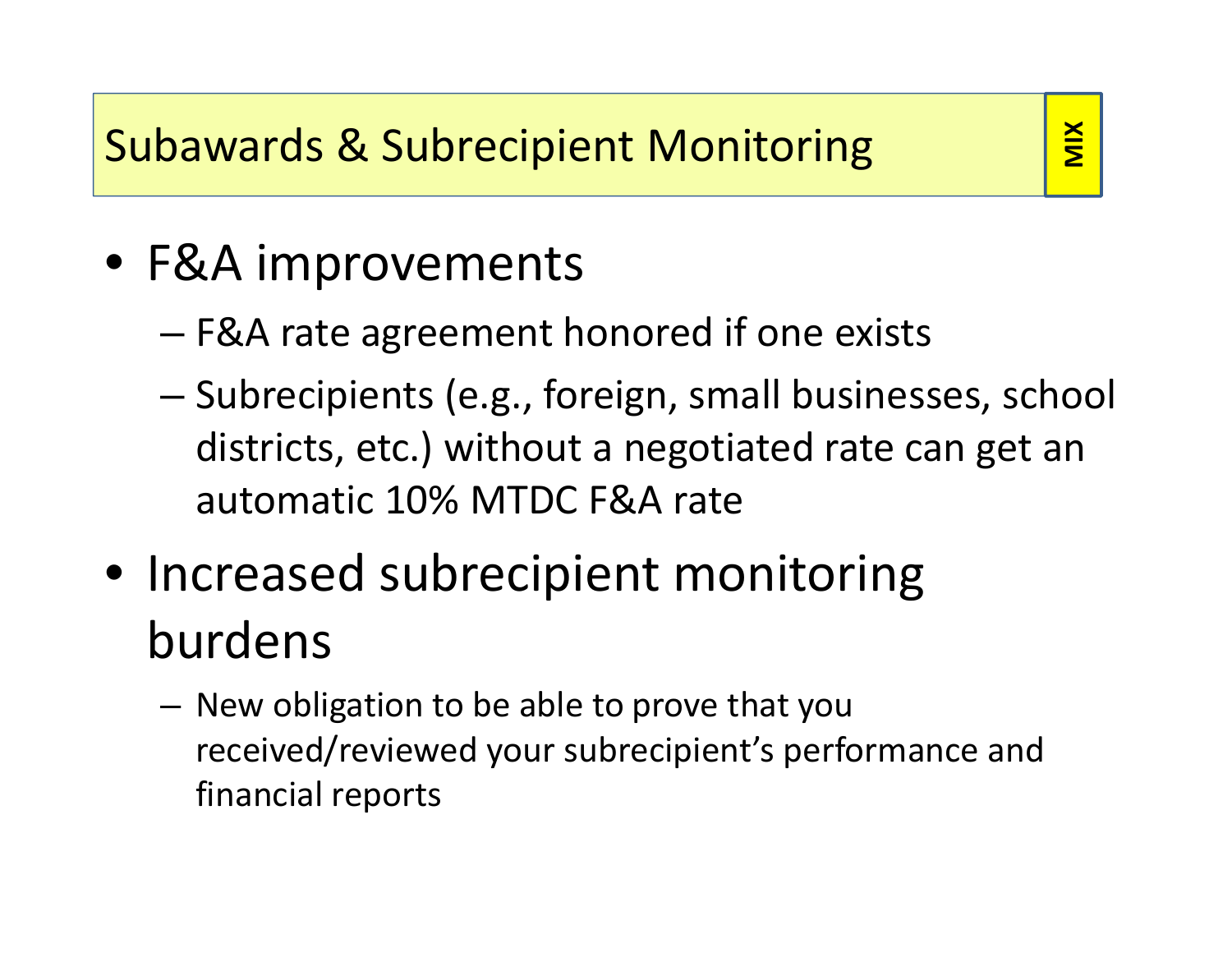#### Changes in Direct Costing Rules

**MIX**

- •**•** Admin and Clerical Salaries
	- Can be direct charged under certain circumstances (services provided are integral to the award, specifically identified with the activity, explicitly included in the budget or have prior written approval of the Federal agency).
- •• Publication Costs (Page Charges)
	- Page charges are still allowable costs after award end date but before closeout (in essence, adoption of the NSF model)
- Computing Devices
	- Devices under \$5,000 may be direct charged (allocable portion only) if essential to the performance of the Federal award.

#### •Program Income

– Definition now includes license fees and royalty income earned on patents and copyrights during the award period of performance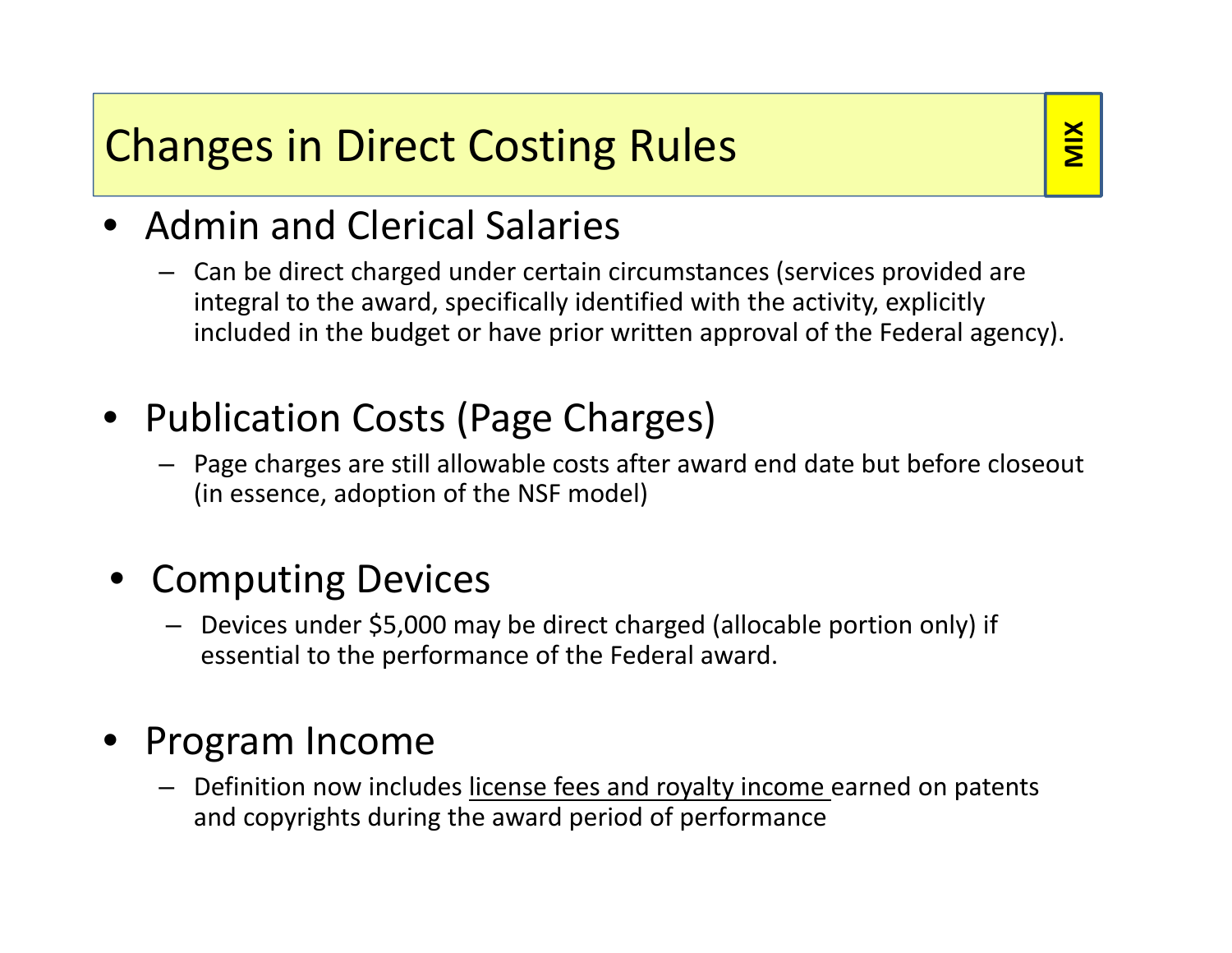#### Purchasing

- Use of statutorily imposed state or local geographical preferences prohibited in procurements
- Language that implies that purchases over \$3K require competitive quotes (potential major purchasing delays)
- Confusion not resolved about whether F&A will be charged on vendor purchases over \$25K